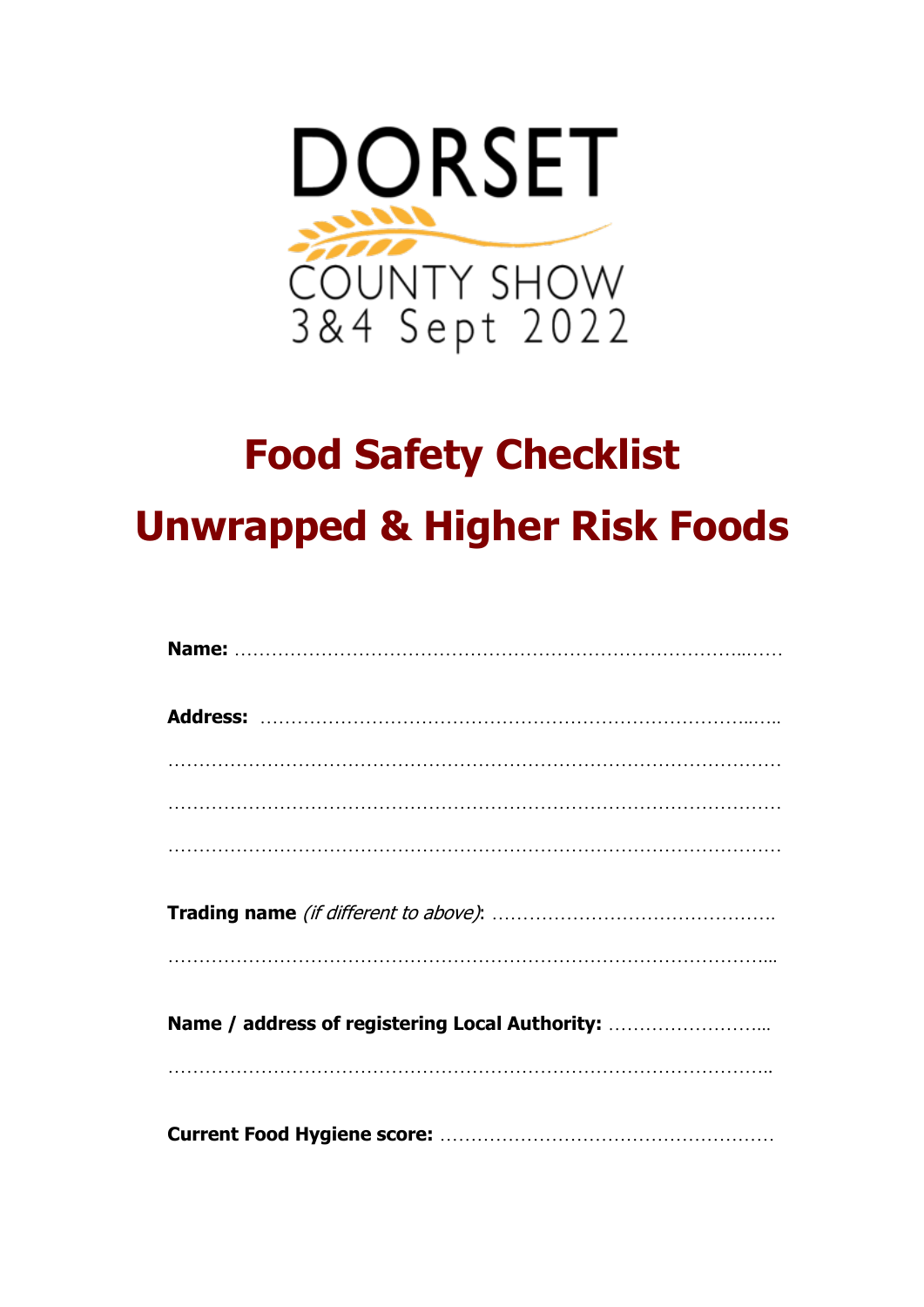### **Food Safety Checklist**

This checklist is to help you identify hazards and for you to put the necessary controls in place to make sure that the food you sell / serve is safe to eat; it is specifically designed for caterers and food business operators attending outdoor events.

Please bring the completed checklist with you to the event.

Should you need any assistance with this, or wish to discuss any of the points in it, please feel free to contact us.

*Please give a brief description of your stand and the products you will be offering:* 

#### **N.B.:**

The full checklist is required if you are selling any foodstuffs that are open, unwrapped or require temperature control (hot or cold). Please also note that if offering any open foods for sale we require you to have adequate hand-washing facilities on your stand.

If however you only sell **pre-packed,** low risk products, for example: alcohol, bottled drinks, confectionery, dairy-free cakes, pastry, breads and biscuits that are placed in their final packaging before they are brought on site, please complete the **"Low risk checklist"**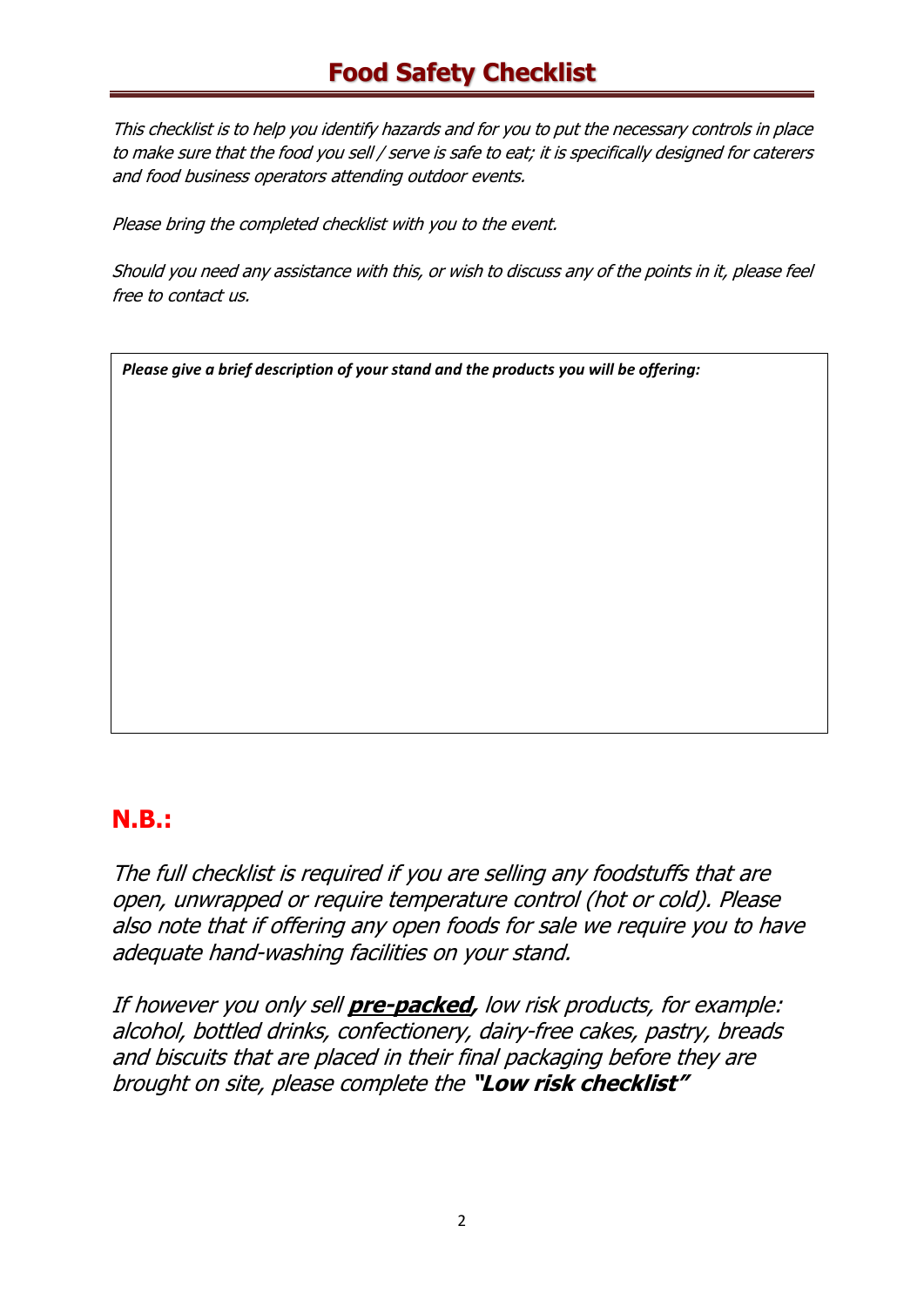#### **Setting up:**

| <b>Food Safety Management</b>                                                                                                                          |                                                                                                                                      |            | No        |
|--------------------------------------------------------------------------------------------------------------------------------------------------------|--------------------------------------------------------------------------------------------------------------------------------------|------------|-----------|
|                                                                                                                                                        | Do you have HACCP documentation confirming the food safety controls you<br>adopt to ensure that the food you prepare is safe to eat? |            |           |
|                                                                                                                                                        | Do you keep monitoring record sheets, training records etc?                                                                          |            |           |
|                                                                                                                                                        | Are the above documents available for inspection on your trailer / stall?                                                            |            |           |
|                                                                                                                                                        | <b>Food Storage</b>                                                                                                                  | <b>Yes</b> | <b>No</b> |
|                                                                                                                                                        | Are all food storage areas undercover and protected from contamination?                                                              |            |           |
| Are they clean and free from pests?                                                                                                                    |                                                                                                                                      |            |           |
|                                                                                                                                                        | Do you have enough refrigeration? Does it maintain temperature?                                                                      |            |           |
| and proteins) stored at 8°c or below?                                                                                                                  | Can you keep high-risk foods (i.e.: ready to eat foods containing moisture                                                           |            |           |
| How will this<br>temperature control<br>be managed?                                                                                                    |                                                                                                                                      |            |           |
|                                                                                                                                                        | <b>Food Preparation and Service Areas</b>                                                                                            | <b>Yes</b> | No        |
| Have you got precautions to keep mud out of the stall in wet weather?                                                                                  |                                                                                                                                      |            |           |
| Are all worktops and tables sealed or covered with an impervious washable<br>material?                                                                 |                                                                                                                                      |            |           |
| Have you got enough preparation worktop space?                                                                                                         |                                                                                                                                      |            |           |
| It is essential that you have appropriate handwashing facilities, do your<br>facilities include sink with hot and cold water, soap and paper towels?   |                                                                                                                                      |            |           |
| Have you got sinks that are large enough to wash food and equipment? Are<br>they supplied with hot and cold water?                                     |                                                                                                                                      |            |           |
| As there is no mains drainage, have you made hygienic provision for the<br>disposal of waste water? e.g. waste pipe from sink to waste water container |                                                                                                                                      |            |           |
| Have you got enough fresh water containers? Are they clean and do they<br>have caps?                                                                   |                                                                                                                                      |            |           |
| Have you got a supply of hot water reserved for washing up and<br>handwashing?                                                                         |                                                                                                                                      |            |           |
| Is all of your food equipment in good repair? Are any repairs outstanding<br>since your last event?                                                    |                                                                                                                                      |            |           |
|                                                                                                                                                        | <b>Cleaning</b>                                                                                                                      | Yes        | No        |
|                                                                                                                                                        | Is your vehicle / stall clean? Can it be kept clean?                                                                                 |            |           |
|                                                                                                                                                        | Do you have a written cleaning schedule to ensure all areas are kept clean?                                                          |            |           |
| Have you an ample supply of clean cloths and a 'food-safe' disinfectant /<br>sanitizer to clean food and hand contact surfaces?                        |                                                                                                                                      |            |           |
| Are all cleaning chemicals stored away from food?                                                                                                      |                                                                                                                                      |            |           |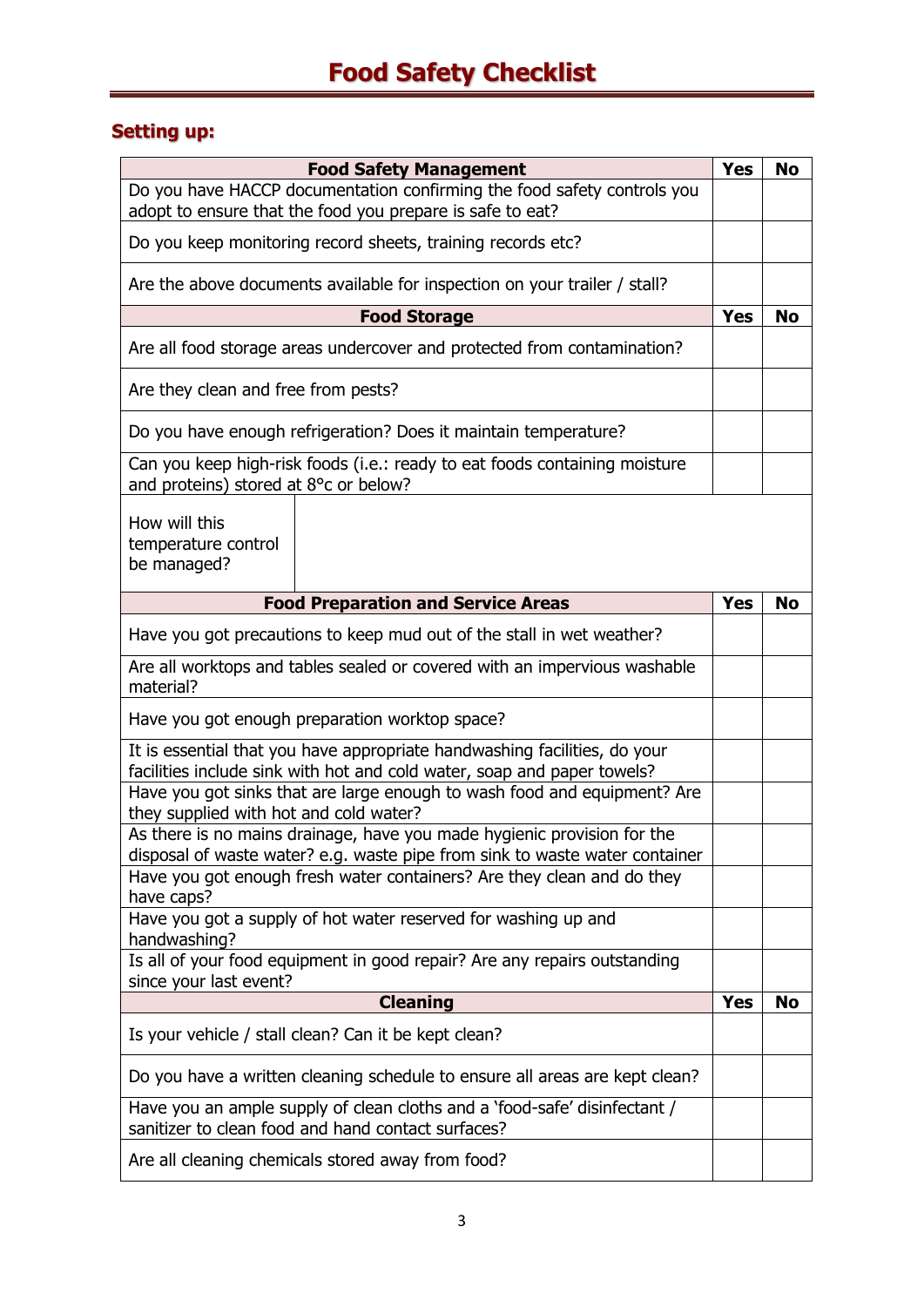## **Food Safety Checklist**

| <b>Contamination</b>                                                                                                                          | Yes        | Nο        |
|-----------------------------------------------------------------------------------------------------------------------------------------------|------------|-----------|
| Can food be protected from contamination at all times?                                                                                        |            |           |
| Is the unit free from pests and is open food protected from flying insects?                                                                   |            |           |
| <b>Food Waste</b>                                                                                                                             | <b>Yes</b> | <b>No</b> |
| Have you got proper bins with lids for food and other waste?                                                                                  |            |           |
| Do you have appropriate arrangements for the disposal of waste and<br>recycling?                                                              |            |           |
| <b>Staff</b>                                                                                                                                  | <b>Yes</b> | <b>No</b> |
| Are all your food handlers trained, supervised or given instruction to ensure<br>food safety?                                                 |            |           |
| Have you any untrained, casual staff carrying out high-risk food<br>preparation?                                                              |            |           |
| Do your staff display a good standard of personal hygiene and wear clean<br>over-clothing? Have you a good supply of clean overalls / aprons? |            |           |
| Are your staff aware that they should not handle food if suffering from<br>certain illnesses?                                                 |            |           |
| Have you a first-aid box with brightly coloured, waterproof plasters?                                                                         |            |           |
| Please detail below, the level of hygiene / food safety qualifications held by staff,<br>including managers and supervisors                   |            |           |
|                                                                                                                                               |            |           |

| <b>Staff training details:</b> |
|--------------------------------|
|                                |
|                                |
|                                |
|                                |
|                                |
|                                |
|                                |
|                                |
|                                |
|                                |
|                                |
|                                |
|                                |
|                                |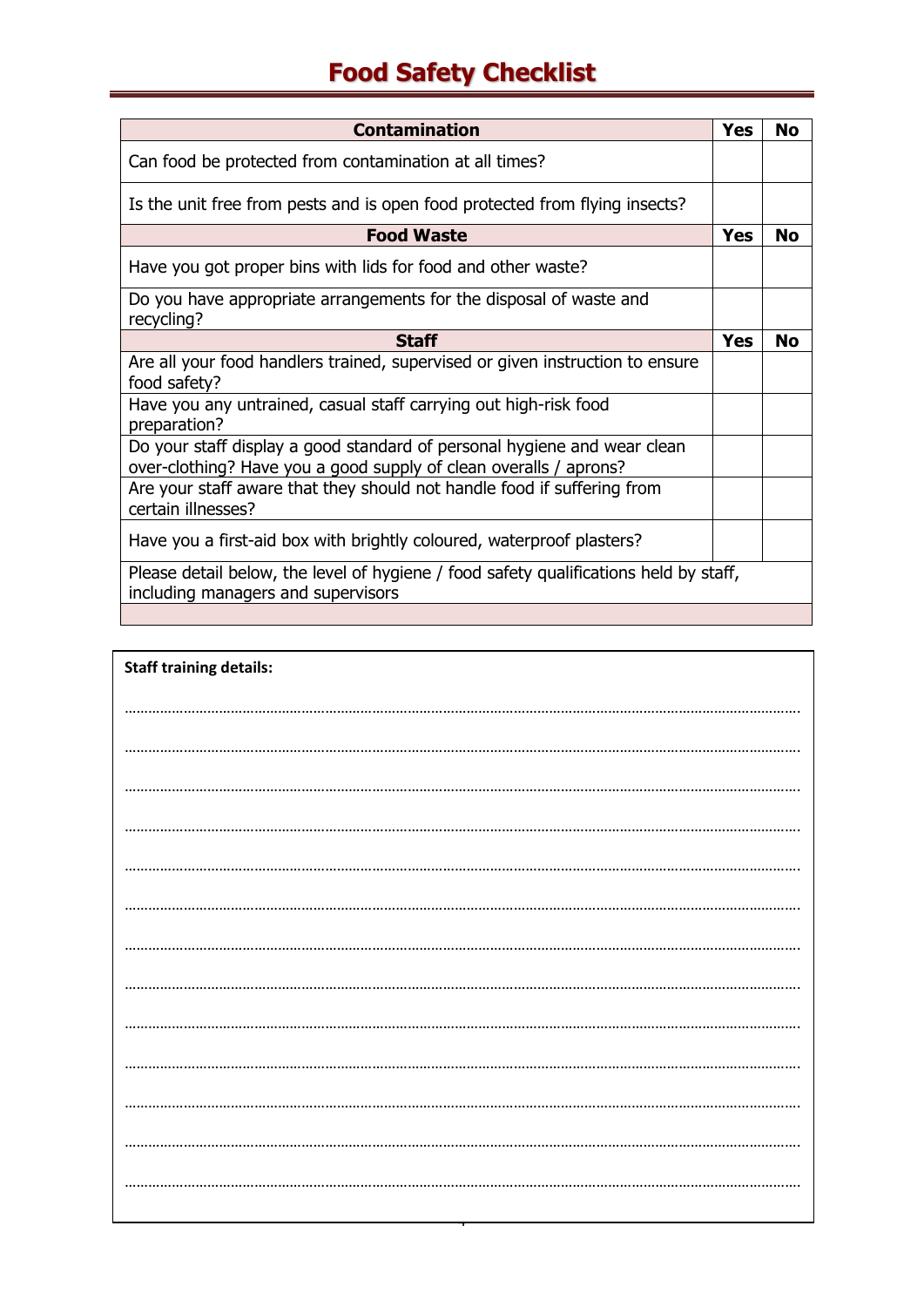#### **Safe food practice during the event:**

Food poisoning is preventable – you can help avoid it by carrying out these checks.

| <b>Storage</b>                                                                                                                 |                                                                                                                                |            | No        |
|--------------------------------------------------------------------------------------------------------------------------------|--------------------------------------------------------------------------------------------------------------------------------|------------|-----------|
| Is good stock rotation carried out? Are all stocks within their expiry dates?                                                  |                                                                                                                                |            |           |
| If you use raw and cooked foods are they adequately separated during<br>storage?                                               |                                                                                                                                |            |           |
|                                                                                                                                | Are high-risk foods (i.e.: ready to eat foods containing moisture and<br>proteins) stored under refrigeration at 8°c or below? |            |           |
| How will this<br>temperature control<br>be managed whilst<br>on site?                                                          |                                                                                                                                |            |           |
|                                                                                                                                | <b>Purchase</b>                                                                                                                | <b>Yes</b> | <b>No</b> |
| company?                                                                                                                       | Are you purchasing raw ingredients and / or food products from a reputable                                                     |            |           |
|                                                                                                                                | <b>Preparation</b>                                                                                                             | <b>Yes</b> | <b>No</b> |
| raw foods?                                                                                                                     | Do staff always wash their hands before handling food and after handling                                                       |            |           |
| Are separate tools / utensils used for raw and cooked foods?                                                                   |                                                                                                                                |            |           |
| Do you use separate chopping boards for raw and cooked food?                                                                   |                                                                                                                                |            |           |
| If you have answered 'no' to the previous question, are they properly<br>cleaned and disinfected between raw and cooked foods? |                                                                                                                                |            |           |
| <b>Cooking</b>                                                                                                                 |                                                                                                                                | <b>Yes</b> | <b>No</b> |
|                                                                                                                                | Is all frozen meat and poultry defrosted thoroughly prior to cooking?                                                          |            |           |
| Are cooked and part-cooked food separated during cooking?                                                                      |                                                                                                                                |            |           |
| Is all meat and poultry cooked until it is piping hot, i.e.: $>75^{\circ}$ c and the<br>juices run clear?                      |                                                                                                                                |            |           |
| How do you check<br>temperatures of food<br>during and after cooking?                                                          |                                                                                                                                |            |           |
|                                                                                                                                | <b>Reheating food</b>                                                                                                          | <b>Yes</b> | No        |
| Are all foods reheated to over 75°c?                                                                                           |                                                                                                                                |            |           |
| How will the reheating of<br>foods be carried out and<br>monitored?                                                            |                                                                                                                                |            |           |
| Do you only reheat food once?                                                                                                  |                                                                                                                                |            |           |